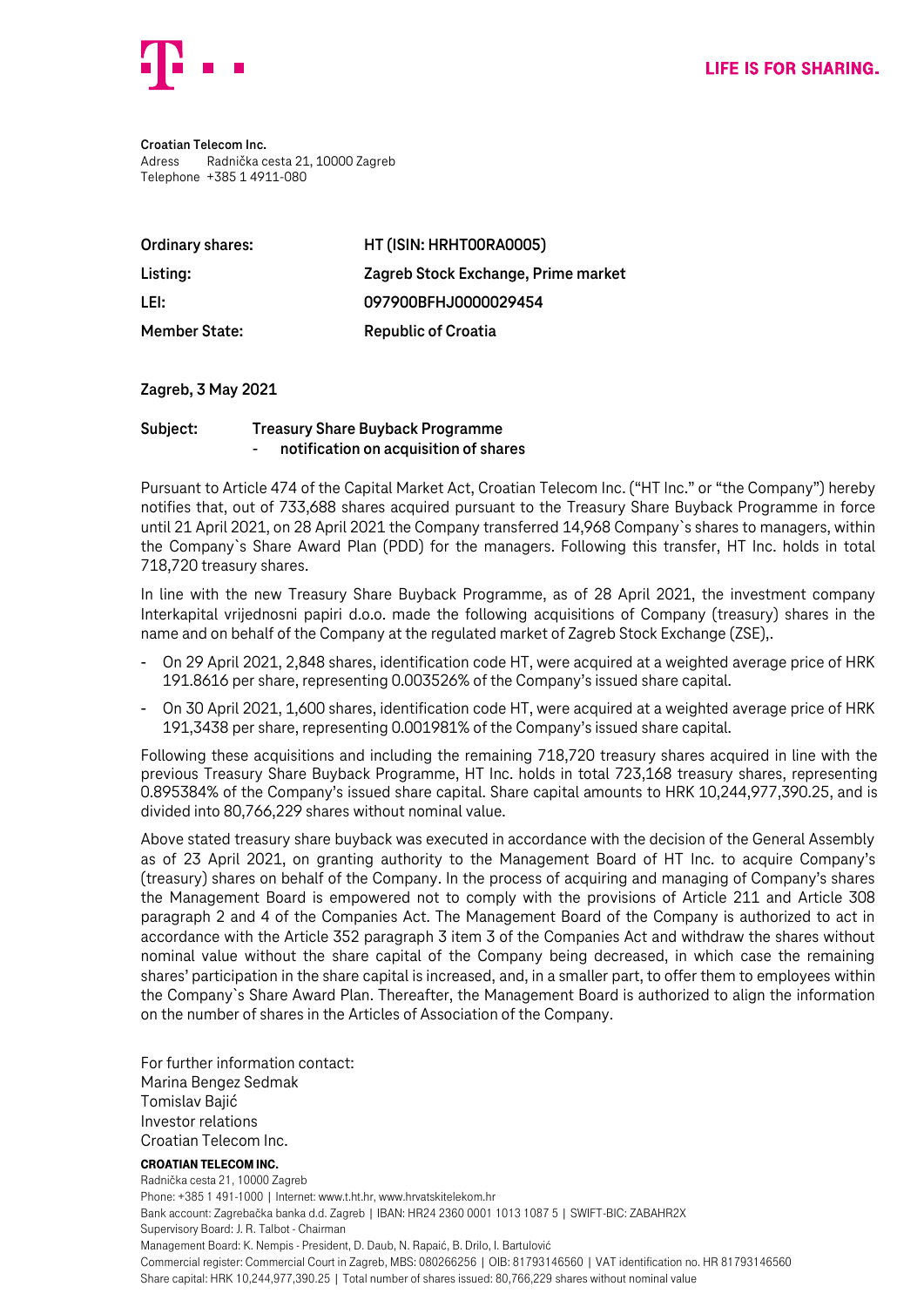# **INTERKAPITAL vrijednosni papiri d.o.o.**

## **Template for notification on acquisition of shares identification code HT, in the name and on behalf of Hrvatski Telekom d.d.**

|                  |                                                                                                      | Details of the legal entity filing out the template                                            |           |  |  |
|------------------|------------------------------------------------------------------------------------------------------|------------------------------------------------------------------------------------------------|-----------|--|--|
|                  | INTERKAPITAL vrijednosni papiri d.o.o. za poslovanje vrijednosnim papirima                           |                                                                                                |           |  |  |
|                  | Registered seat: Zagreb, Masarykova 1                                                                |                                                                                                |           |  |  |
| OIB: 68481874507 |                                                                                                      |                                                                                                |           |  |  |
| MBS: 080420080   |                                                                                                      |                                                                                                |           |  |  |
|                  | Competent Court: Commercial Court in Zagreb                                                          |                                                                                                |           |  |  |
| 2                | <b>Reason for the notification</b>                                                                   |                                                                                                |           |  |  |
|                  | a) Acquisition of shares identification code HT, in the name and on behalf of Hrvatski Telekom d.d., |                                                                                                |           |  |  |
|                  |                                                                                                      | pursuant to Contract on Brokerage Services, for the purpose of execution of the Treasury Share |           |  |  |
|                  | <b>Buyback Program</b><br>b) Initial notification                                                    | <b>INITIAL NOTIFICATION</b>                                                                    |           |  |  |
|                  | /Amendment                                                                                           |                                                                                                |           |  |  |
| 3                | Details of the issuer                                                                                |                                                                                                |           |  |  |
|                  | a) Name                                                                                              | Hrvatski Telekom d.d.                                                                          |           |  |  |
| b)               | LEI                                                                                                  | 097900BFHJ0000029454                                                                           |           |  |  |
| 4                | Details of the transaction(s): section to be repeated for each date and each place where             |                                                                                                |           |  |  |
|                  | transactions have been conducted                                                                     |                                                                                                |           |  |  |
|                  | a) Description of the                                                                                | <b>Shares</b>                                                                                  |           |  |  |
|                  | financial instrument,                                                                                |                                                                                                |           |  |  |
|                  | type of instrument<br><b>Identification code</b>                                                     | Ordinary shares of the issuer Hrvatski Telekom d.d.                                            |           |  |  |
|                  |                                                                                                      | Identification code: HT                                                                        |           |  |  |
|                  |                                                                                                      |                                                                                                |           |  |  |
|                  |                                                                                                      | ISIN: HRHT00RA0005                                                                             |           |  |  |
|                  | b) Nature of the                                                                                     | Acquisition of shares                                                                          |           |  |  |
|                  | transaction                                                                                          |                                                                                                |           |  |  |
| C)               | Price(s) and volume(s)                                                                               | Price(s)                                                                                       | Volume(s) |  |  |
|                  |                                                                                                      | 191,00                                                                                         | 10        |  |  |
|                  |                                                                                                      | 192,00                                                                                         | 285       |  |  |
|                  |                                                                                                      |                                                                                                | 69        |  |  |
|                  |                                                                                                      | 192,00                                                                                         |           |  |  |
|                  |                                                                                                      | 192,00                                                                                         | 300       |  |  |
|                  |                                                                                                      | 192,00                                                                                         | 500       |  |  |
|                  |                                                                                                      | 192,00                                                                                         | 500       |  |  |
|                  |                                                                                                      | 192,00                                                                                         | 171       |  |  |
|                  |                                                                                                      | 192,00                                                                                         | 129       |  |  |
|                  |                                                                                                      | 192,00                                                                                         | 210       |  |  |
|                  |                                                                                                      | 192,00                                                                                         | 221       |  |  |
|                  |                                                                                                      | 192,00                                                                                         | 69        |  |  |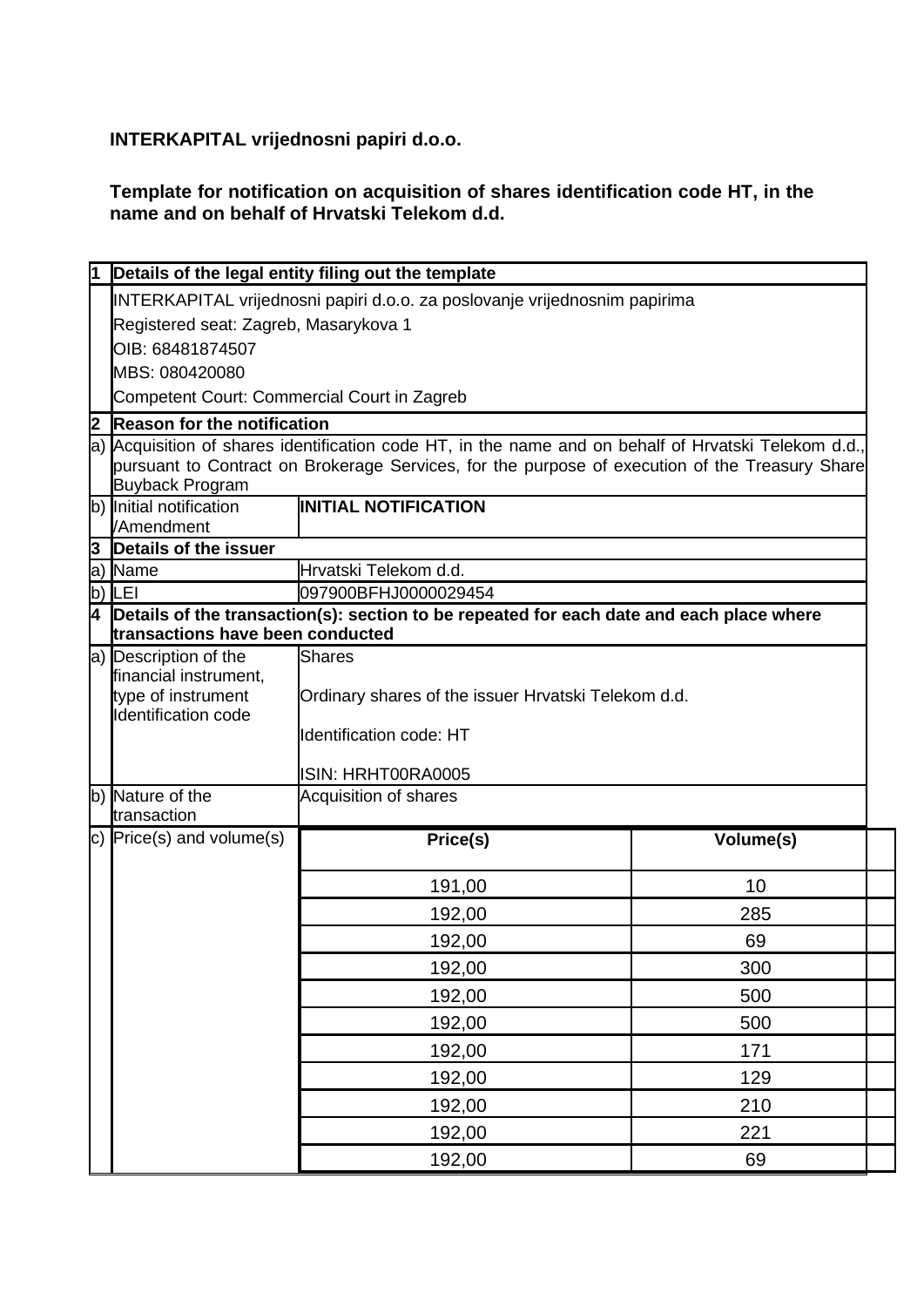|                                             | 191,00                                                                         | 34  |  |
|---------------------------------------------|--------------------------------------------------------------------------------|-----|--|
| d) Aggregated information                   | 191,00<br>Aggregated volume: 2848                                              | 350 |  |
| Aggregated<br>volume                        | Price: 191,86165730                                                            |     |  |
| Price                                       |                                                                                |     |  |
| $ e $ Date of the transaction $ 2021-04-29$ |                                                                                |     |  |
|                                             | $ f $ Place of the transaction Regulated market of Zagreb Stock Exchange (ZSE) |     |  |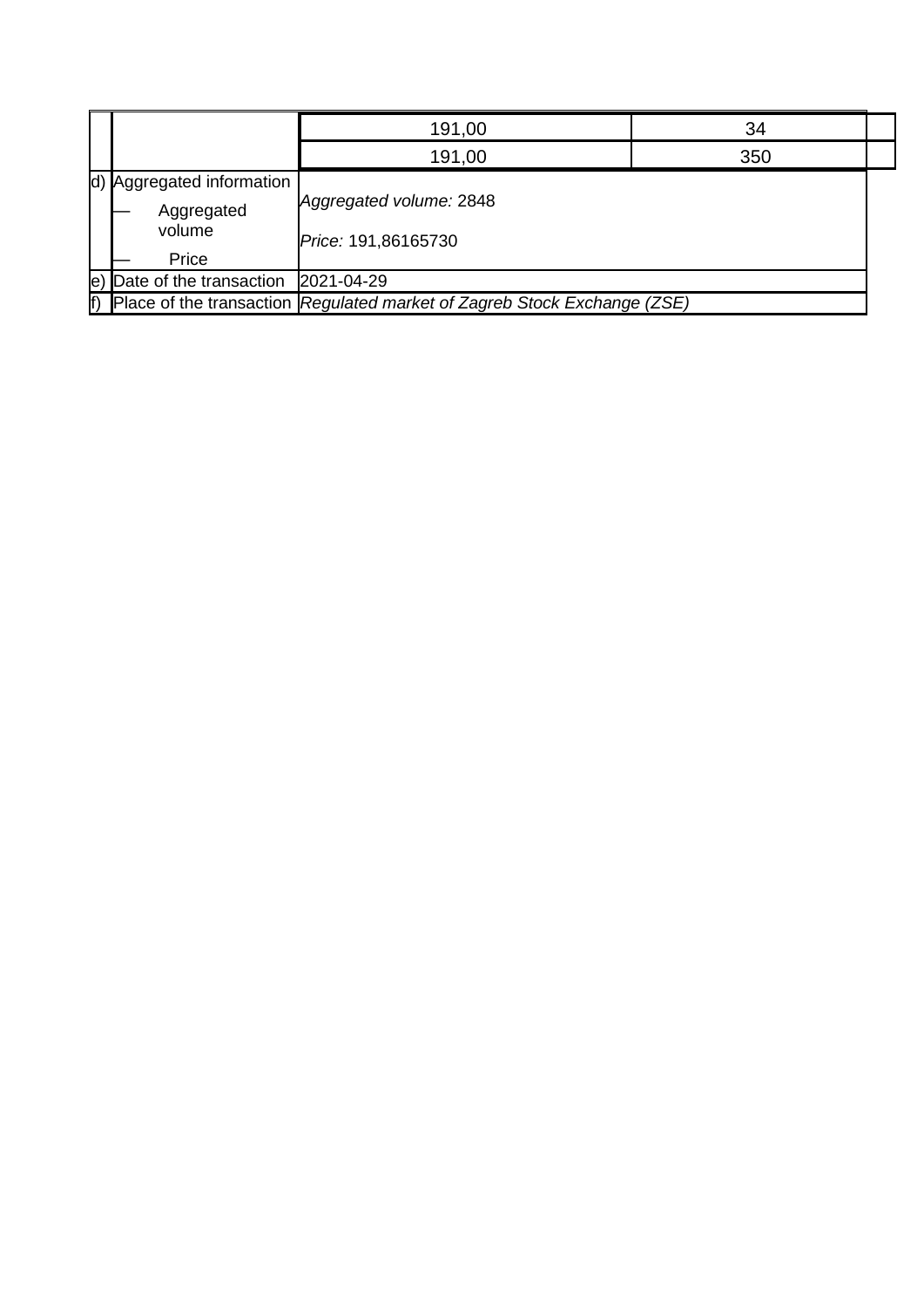# **INTERKAPITAL vrijednosni papiri d.o.o.**

## **Template for notification on acquisition of shares identification code HT, in the name and on behalf of Hrvatski Telekom d.d.**

|    |                                                                                                      | Details of the legal entity filing out the template |           |
|----|------------------------------------------------------------------------------------------------------|-----------------------------------------------------|-----------|
|    | INTERKAPITAL vrijednosni papiri d.o.o. za poslovanje vrijednosnim papirima                           |                                                     |           |
|    | Registered seat: Zagreb, Masarykova 1                                                                |                                                     |           |
|    | OIB: 68481874507                                                                                     |                                                     |           |
|    | MBS: 080420080                                                                                       |                                                     |           |
|    | Competent Court: Commercial Court in Zagreb                                                          |                                                     |           |
| 2  | <b>Reason for the notification</b>                                                                   |                                                     |           |
|    | a) Acquisition of shares identification code HT, in the name and on behalf of Hrvatski Telekom d.d., |                                                     |           |
|    | pursuant to Contract on Brokerage Services, for the purpose of execution of the Treasury Share       |                                                     |           |
|    | <b>Buyback Program</b><br><b>INITIAL NOTIFICATION</b><br>b) Initial notification                     |                                                     |           |
|    | /Amendment                                                                                           |                                                     |           |
| 3  | Details of the issuer                                                                                |                                                     |           |
|    | a) Name                                                                                              | Hrvatski Telekom d.d.                               |           |
| b) | LEI                                                                                                  | 097900BFHJ0000029454                                |           |
| 4  | Details of the transaction(s): section to be repeated for each date and each place where             |                                                     |           |
|    | transactions have been conducted                                                                     |                                                     |           |
|    | a) Description of the                                                                                | <b>Shares</b>                                       |           |
|    | financial instrument,<br>type of instrument                                                          |                                                     |           |
|    | Identification code                                                                                  | Ordinary shares of the issuer Hrvatski Telekom d.d. |           |
|    |                                                                                                      | <b>Identification code: HT</b>                      |           |
|    |                                                                                                      |                                                     |           |
|    |                                                                                                      | ISIN: HRHT00RA0005                                  |           |
|    | b) Nature of the                                                                                     | Acquisition of shares                               |           |
|    | transaction<br>c) $Price(s)$ and volume(s)                                                           |                                                     |           |
|    |                                                                                                      | Price(s)                                            | Volume(s) |
|    |                                                                                                      | 191,00                                              | 27        |
|    |                                                                                                      | 191,00                                              | 69        |
|    |                                                                                                      | 191,00                                              | 135       |
|    |                                                                                                      | 191,00                                              | 80        |
|    |                                                                                                      |                                                     |           |
|    |                                                                                                      | 191,00                                              | 150       |
|    |                                                                                                      | 191,00                                              | 23        |
|    |                                                                                                      | 191,00                                              | 16        |
|    |                                                                                                      | 191,50                                              | 750       |
|    |                                                                                                      | 191,50                                              | 350       |
|    | d) Aggregated information                                                                            | Aggregated volume: 1600                             |           |